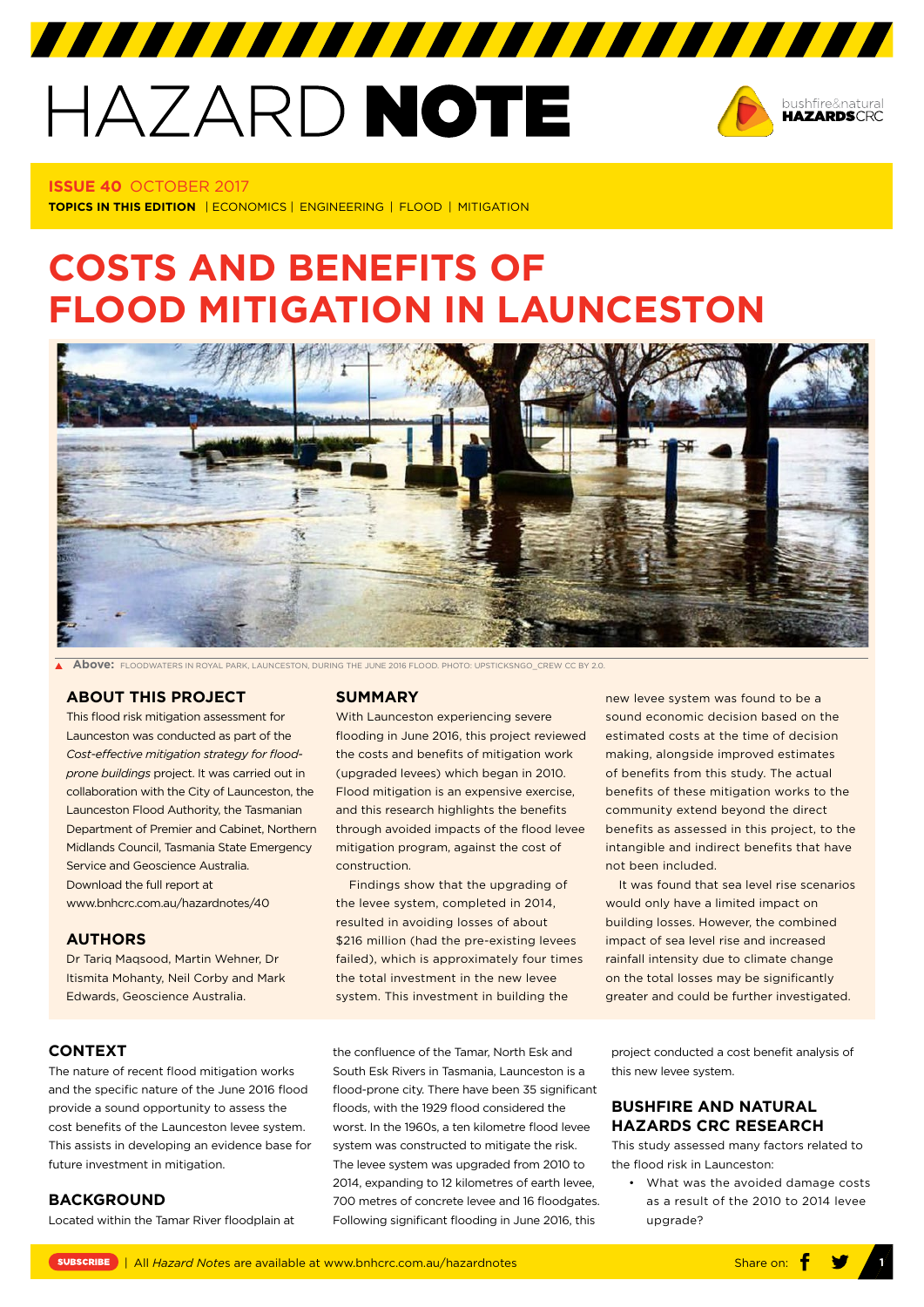

- How many people would be displaced because their home was flooded, ranging from a 20 year annual recurrence interval, up to the probable maximum flood height?
- What was the avoided building damage in the June 2016 floods as a result of the 2010 to 2014 levee upgrade?
- What would have been the long term cost to Launceston from floods prior to the mitigation works?
- What are the long term costs to Launceston from floods following the mitigation works?
- Undertake a cost benefit analysis of the investment in the 2010 to 2014 levee upgrade.

# **RESEARCH FINDINGS**

#### **Avoided damage costs**

The results indicate that during the 2016 flood (a 50 year annual return interval event for the North Esk River), the reconstruction of the levee system resulted in avoiding losses of about \$216 million (had the preexisting levees failed). The losses that would have been experienced should the old levee have failed would be approximately four times the investment in the new levee system.

#### **Estimated affected population**

Estimates of the number of people displaced by flooding are based on the assumption that the new levee system would provide protection up to flood heights expected to occur on average every 200 years (see Table 2, page 3).

#### **Residential building damage**

Residential building damage was estimated using 15 vulnerability models for residential buildings developed by Geoscience Australia. Each residential building (1,980 in total) was assigned an appropriate vulnerability model based on the building attributes, such as the type of foundation, wall material, age, number of stories, and presence of a garage. Losses to ancillary structures such as fences, swimming pools, garden sheds and detached garages were not considered.

The damage index (ratio of repair cost to replacement cost), was assessed for each residential building for different flood levels, ranging from the 20 year average return interval, up to the maximum probable flood height based on the inundation depth above ground floor level.

The total repair cost for each flood level was calculated as the summation of the

# **TABLE 1: ADOPTED CONDITIONAL PROBABLITY OF FAILURE FOR EXISTING AND NEW FLOOD LEVEES**

| <b>AVERAGE</b><br><b>RETURN</b><br><b>INTERVAL</b><br>(Years) | <b>CONDITIONAL</b><br><b>PROBABILITY OF</b><br><b>FAILURE OF PRE-2010</b><br><b>LEVEES</b> | <b>CONDITIONAL</b><br><b>PROBABILITY OF</b><br><b>FAILURE/OVERTOPPED</b><br>OF CURRENT LEVEES |
|---------------------------------------------------------------|--------------------------------------------------------------------------------------------|-----------------------------------------------------------------------------------------------|
| 100.000                                                       | 100%                                                                                       | 100%                                                                                          |
| 1,000                                                         | 100%                                                                                       | 100%                                                                                          |
| 500                                                           | 100%                                                                                       | 10%                                                                                           |
| 200                                                           | 75%                                                                                        | O%                                                                                            |
| 100                                                           | 40%                                                                                        | O%                                                                                            |
| 50                                                            | 5%                                                                                         | O%                                                                                            |
| 20                                                            | 0.05%                                                                                      | O%                                                                                            |

# **END-USER STATEMENT**

By engaging and partnering with the Bushfire and Natural Hazards CRC, the City of Launceston reaffirmed its wise decision to invest in upgrading the flood levees in 2010, further backed by a robust ongoing maintenance program for the levees. The coordinated effort with the scientists gives confidence to the safety of the Launceston community from the impact of significant flood events, which also result in reduced levels of economic losses to the city.

By engaging with the Bushfire and Natural Hazards CRC we have managed to refine our data by acquiring better information and knowledge which should benefit future choices in effective flood management within the urban drainage catchments. **– Felix Chigama, Hydraulics Advisor, City of Launceston** 

product of the damage index, the updated unit replacement rate, the number of stories and the ground floor area of each affected residential building.

It is estimated that the investment in the new levee system reduced the total losses related to residential buildings by \$1.28 million per year.

#### **Long term cost**

The average annual loss from floods in the residential and non-residential sectors was calculated for a number of different scenarios:

• No levee system at all (potential loss in table four, page 3)

- The older, pre-2010, levee system, taking into account the likelihood that the levee would fail (conditional loss – before mitigation in table four, page 3)
- The new levee system, taking into account the likelihood that the levee would fail (conditional loss – after mitigation in table four, page 3)

Findings show that the average annual loss from flooding with the old levee system would be \$3.95 million, but that the new levee system reduced this annual loss to \$1.04 million per year. This reflects a saving of \$2.91 million per year due to the investment in mitigation (see Table 4, page 3).

#### **Cost benefit analysis**

This aspect investigated the dollar benefits of the new levee system, compared to the old system. The project life was considered to be 80 years, and five annual discount rates (ranging from three to seven percent) were used to assess the sensitivity of the results to investment capital cost. Typically in Australia a seven percent discount rate has been used within government for investment decisions, as it represents the longer term opportunity cost of capital. However, for climate change studies, discount rates as a low as 3.5% have been used (e.g. in the UK) to assess longterm benefits of adaptation, as the future climate-related impacts and benefits tend to disappear in economic assessments when high discount rates are used.

The actual investment cost comprised an initial construction and land acquisition cost of \$58 million in 2016 dollars. The ongoing maintenance cost consists of \$181,000 annually, with an additional \$250,000 every five years for the first twenty years. For the calculation of the benefit cost ratio, it was assumed that the maintenance cost would be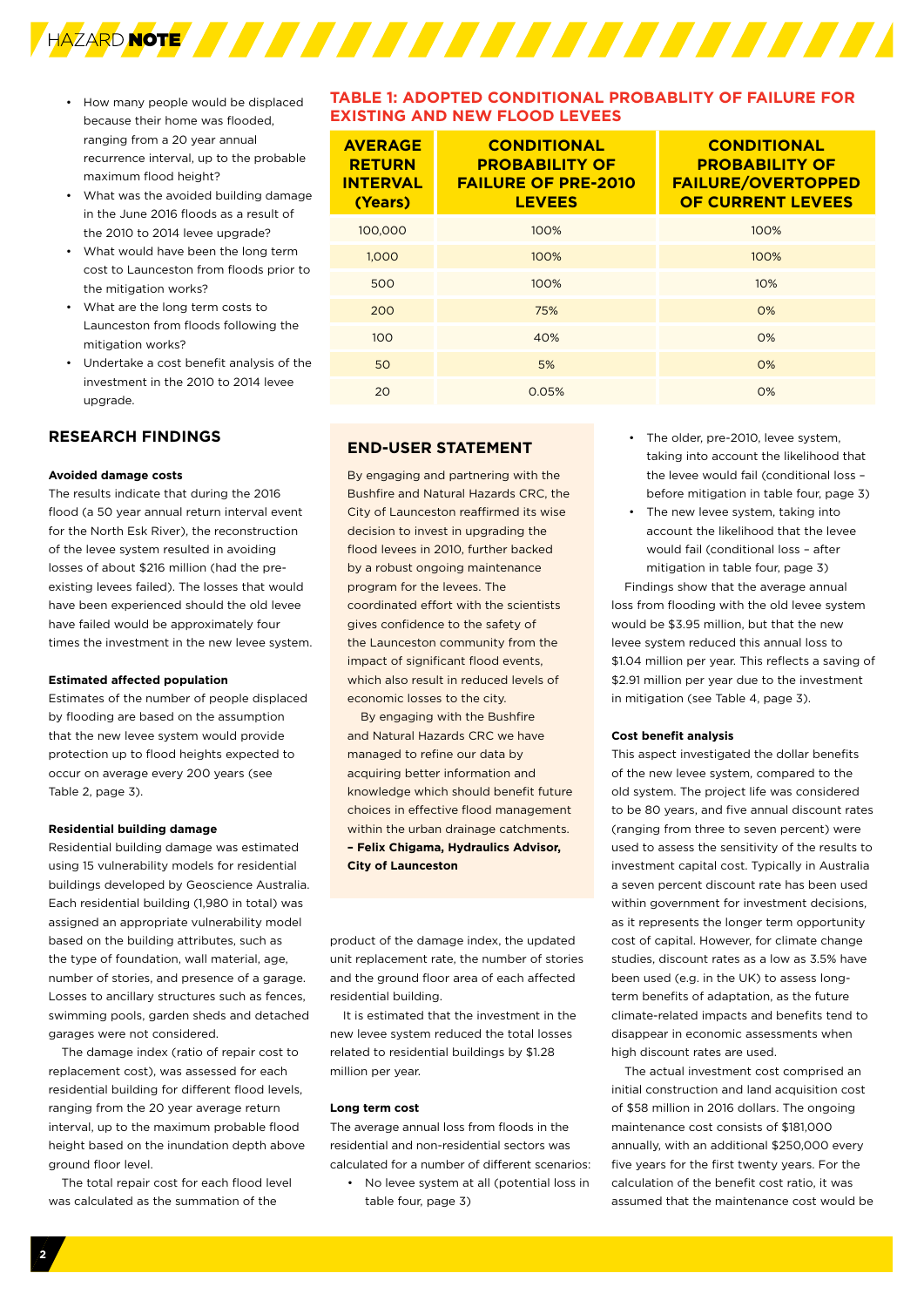

# **TABLE 2: ESTIMATED AFFECTED NUMBER OF PEOPLE IN RESIDENTIAL SECTOR**

| <b>AVERAGE</b><br><b>RETURN</b> | <b>ANNUAL</b><br><b>PROBABILITY</b> | <b>NUMBER OF AFFECTED</b><br><b>RESIDENTIAL</b> | <b>NUMBER OF AFFECTED PEOPLE</b> |                         |  |  |  |
|---------------------------------|-------------------------------------|-------------------------------------------------|----------------------------------|-------------------------|--|--|--|
| <b>INTERVAL</b><br>(Years)      | <b>OF</b><br><b>EXCEEDANCE</b>      | <b>PROPERTIES</b>                               | <b>Before Mitigation</b>         | <b>After Mitigation</b> |  |  |  |
| 100,000                         | 0.00001                             | 1,853                                           | 4,262                            | 4,262                   |  |  |  |
| 1,000                           | 0.001                               | 989                                             | 2,275                            | 2,275                   |  |  |  |
| 500                             | 0.002                               | 864                                             | 1.987                            | 199                     |  |  |  |
| 200                             | 0.005                               | 786                                             | 1,356                            | $\circ$                 |  |  |  |
| 100                             | 0.01                                | 707                                             | 650                              | $\Omega$                |  |  |  |
| 50                              | 0.02                                | 627                                             | 72                               | $\circ$                 |  |  |  |
| 20                              | 0.05                                | 551                                             |                                  | $\circ$                 |  |  |  |

# **TABLE 3: ESTIMATED BUILDING REPAIR COST (RESIDENTIAL SECTOR)**

| <b>AVERAGE</b><br><b>RETURN</b> | <b>TOTAL</b><br><b>POTENTIAL</b><br><b>LOSS</b><br>(SM) | <b>CONDITIONAL</b><br><b>PROBABILITY OF</b><br><b>FAILURE</b> |                                   | <b>CONDITIONAL LOSS</b><br>(SM)    |                                   | <b>AVERAGE ANNUAL</b><br><b>LOSS</b><br>(SM) |                                   |  |
|---------------------------------|---------------------------------------------------------|---------------------------------------------------------------|-----------------------------------|------------------------------------|-----------------------------------|----------------------------------------------|-----------------------------------|--|
| <b>INTERVAL</b><br>(Years)      |                                                         | <b>Before</b><br><b>Mitigation</b>                            | <b>After</b><br><b>Mitigation</b> | <b>Before</b><br><b>Mitigation</b> | <b>After</b><br><b>Mitigation</b> | <b>Before</b><br><b>Mitigation</b>           | <b>After</b><br><b>Mitigation</b> |  |
| 100,000                         | 466.06                                                  |                                                               |                                   | 466.06                             | 466.06                            |                                              |                                   |  |
| 1.000                           | 218.23                                                  |                                                               |                                   | 218.23                             | 218.23                            |                                              |                                   |  |
| 500                             | 192.27                                                  |                                                               | O.1                               | 192.27                             | 19.23                             |                                              |                                   |  |
| 200                             | 149.53                                                  | 0.75                                                          | $\circ$                           | 112.15                             | $\circ$                           | 1.769                                        | 0.486                             |  |
| 100                             | 127.35                                                  | O.4                                                           | $\circ$                           | 50.94                              | $\circ$                           |                                              |                                   |  |
| 50                              | 106.23                                                  | 0.05                                                          | $\circ$                           | 5.31                               | $\circ$                           |                                              |                                   |  |
| 20                              | 75.39                                                   | 0.0005                                                        | $\Omega$                          | 0.04                               | $\circ$                           |                                              |                                   |  |

# **TABLE 4: ESTIMATED TOTAL LOSS (\$) BEFORE AND AFTER MITIGATION**

| <b>AVERAGE</b><br><b>RETURN</b> | <b>ANNUAL</b><br><b>PROBABILITY</b> | <b>POTENTIAL LOSS</b> |                                    | <b>CONDITIONAL LOSS</b><br>(SM)   | <b>AVERAGE ANNUAL LOSS</b><br>(SM) |                                   |  |
|---------------------------------|-------------------------------------|-----------------------|------------------------------------|-----------------------------------|------------------------------------|-----------------------------------|--|
| <b>INTERVAL</b><br>(Years)      | <b>OF</b><br><b>EXCEEDANCE</b>      | (SM)                  | <b>Before</b><br><b>Mitigation</b> | <b>After</b><br><b>Mitigation</b> | <b>Before</b><br><b>Mitigation</b> | <b>After</b><br><b>Mitigation</b> |  |
| 100.000                         | 0.00001                             | 972.2                 | 972.2                              | 972.2                             |                                    | 1.04                              |  |
| 1,000                           | 0.001                               | 476.5                 | 476.5                              | 476.5                             |                                    |                                   |  |
| 500                             | 0.002                               | 430.2                 | 430.2                              | 43                                |                                    |                                   |  |
| 200                             | 0.005                               | 324.8                 | 256.4                              | $\circ$                           | 3.95                               |                                   |  |
| 100                             | 0.01                                | 278.4                 | 111.2                              | $\circ$                           |                                    |                                   |  |
| 50                              | 0.02                                | 232.4                 | 11.9                               | $\circ$                           |                                    |                                   |  |
| 20                              | 0.05                                | 165.8                 | 0.08                               | $\circ$                           |                                    |                                   |  |

the same for both the existing and new levee. Therefore, this cost was not included in the cost benefit analysis.

Results show that the benefit cost ratio remains less than one for the discounted rates of five to seven percent when the actual project costs are used (see table 5, page

4). However, the benefit cost ratio improves considerably if the original estimated cost of the project used for decision making is used. This was assessed to be \$22 million in 2006 (\$27.9 million in 2016 dollars), but was exacerbated later due to increases in the cost of construction and land acquisition. The

original estimated cost yields a benefit cost ratio greater than one for all discount rates.

These findings show that under most discount rates for the estimated and actual cost, the benefit of the mitigation work is greater than the cost of the levee construction.